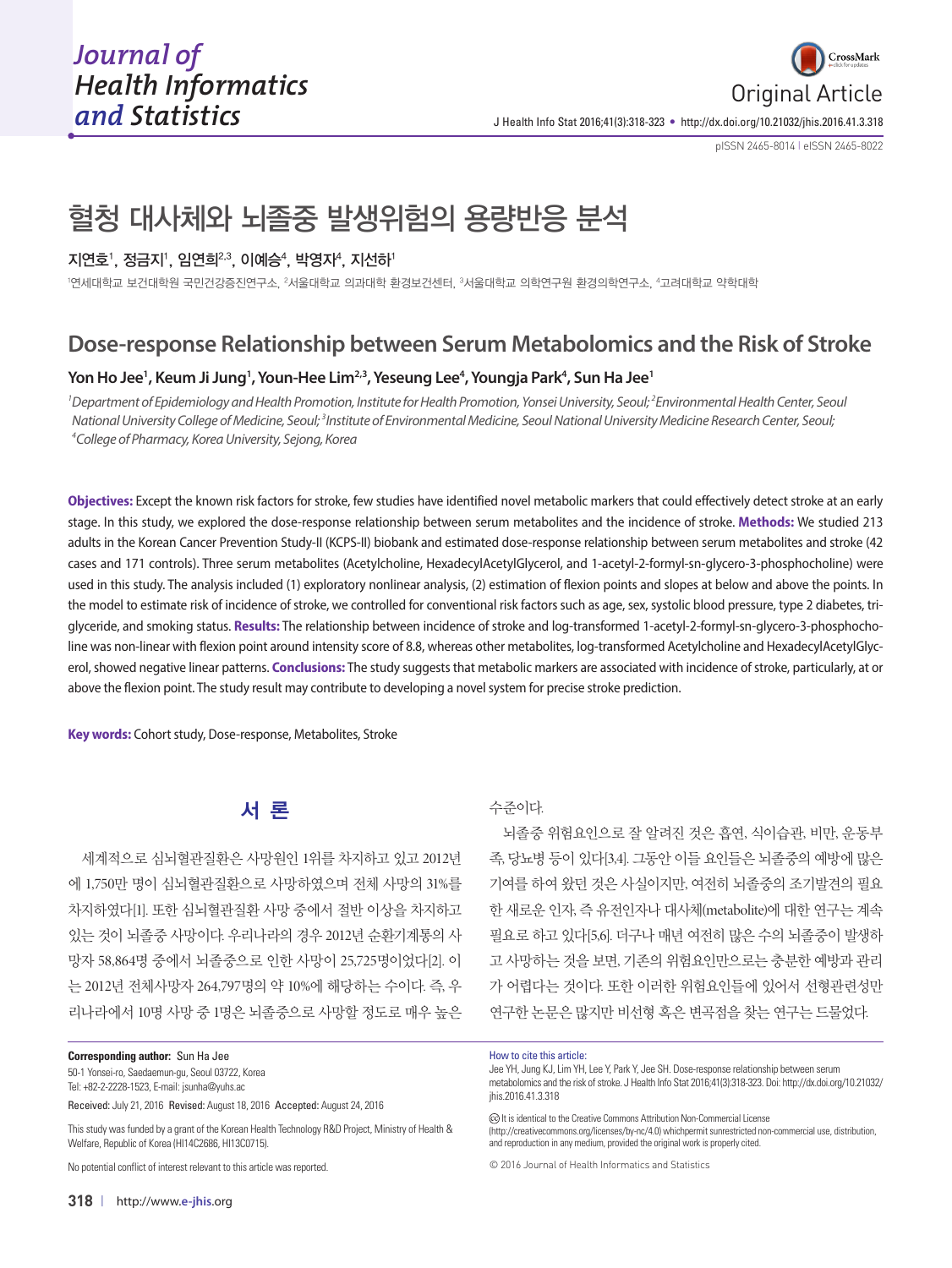따라서 이 연구는 뇌졸중이 없는 일반인구를 장기간 추적하는 코 호트 연구 내에서 환자-대조군 연구설계를 통하여 밝혀진 뇌졸중 발 생자와 대조군의 혈청 대사체와 뇌졸중과의 용량반응 분석을 하였다. 즉, 대사체 분석을 통해 확인된 바이오 마커에 대한 역치(flexion point) 를 찾아냄으로써 임상적 유용성을 높이고자 하였다.

# 연구 방법

#### 연구대상

이 연구는 한국인 암 예방연구-II (Korean Cancer Prevention Study-II, KCPS-II) 바이오뱅크 코호트에서 확인된 뇌졸중 환자를 대상으로 하였다. KCPS 바이오뱅크는 2004-2013년 서울 경기 지역 11개 종합검 진센터를 방문한 내원객 중에서 연구목적에 동의하고 동의서와 혈액 을 공여한 대상자 156,836명으로 구축된 전향적 코호트이다. 실제적으 로 연구대상자 등록은 2004-2005년에 5.8%, 2006-2008년 90.9%, 그리 고 2009-2013년 3.3%가 이루어졌다. 연령을 20에서 84세로 제한할 경 우 연구 대상자는 156,701명이었다. 이 연구설계는 기본적으로 Casecohort연구로서 156,701명 중에서 무작위 추출한 서브코호트 5,000명 과 뇌졸중 발생자 995명을 포함하여 5,995명을 한국인 칩(Korean chip) 검사 대상자로 정하였다. 5,995명 중에서 연령의 혼란효과를 최소화하 기 위해 58세에서 69세로 제한하였고, 흡연력 정보가 있는 대상자 410 명을 뇌졸중 대사체 분석 대상자로 선정하였다. 이 중에서 용량반응 분석을 하고자 하는 뇌졸중 대사체 정보 세 가지가 모두 측정된 자 213명을 최종 분석 대상자로 하였다. 이 연구는 연세대학교 임상시험 윤리위원회 심의위원회(institutional review board)에 심의를 거쳐 승인 을 받았다(4-2014-1008). 연구자는 본 연구의 목적과 내용에 대해 피실 험자에게 상세히 설명을 하고 연구 참여 동의서를 받은 후 연구를 시 작하였다.

### 연구에 사용된 변수

뇌졸중의 기존의 위험요인으로 연령, 수축기 그리고 이완기 혈압, 고 혈압, 공복 혈당, 당뇨병, 그리고 흡연력을 포함하였다. 이 연구에서 고 혈압은 수축기 혈압 140 mmHg 이상 혹은 이완기 혈압 90 mmHg 이 상 혹은 고혈압 약 복용을 한 경우로 정의하였다. 당뇨병은 공복혈당 126 mg/dL 이상 혹은 당뇨병 약 복용을 한 경우로 정의하였다. 흡연력 은 비흡연, 과거흡연, 현재흡연으로 분류하였다.

### 대사체 분석

대사체 분석은 정상인(348명) thrombotic stroke 환자(62명)의 혈청 을 Ultra Performance Liquid Chromatography system (Agilent 1260 Infinity Quaternary, Agilent, Santa Clara, CA, USA)와 결합된 Agilent LC-MS/MS Q-TOF 6550 (Agilent, Santa Clara, CA, USA) mass spectrometer로 분석 후 mass spectrum을 apLCMS로 변환시켜 각각 m/z value와 intensity를 얻었다. 직교부분 최소자승 판별 분석(OPLS-DA)으로 두 그룹의 차이를 식별하여 그룹으로 분리하였으며 각 그룹의 95% 범주 내에 속하며 상위 5% 내에 들어간 403개의 대사체를 선정하였다. *p*value (≤ 0.05) filtering 후에 fold change는 case와 control의 intensity가 두 배 이상 차이가 나는 m/z를 filtering하여 45개의 대사체를 얻었다. 다음 단계로 Top 20개 대사체는 앞에서 45개의 m/z를 metlin database 에 검색하여 대사체를 식별하여 선정하였다. 이 연구를 위해서는 상위 20개 대사체 중에서 뇌졸중과 관련성이 높은 세 개의 대사체에 대해 서만 용량반응 분석을 실시하였다.

#### 뇌졸중 진단

이 연구팀은 연세대학교와 국민건강보험공단과 공동연구를 체결하 였고, 대상자 개인의 상병 자료 사용을 동의한 개인정보활용 동의서를 제출한 경우에 한해서 연구자료로 활용하였다. 이 연구는 연구시작 이 후 2010년까지 새롭게 진단된 뇌졸중을 포함하였다. 즉 2010년까지 발 생된 뇌졸중 환자에 대해서 개인정보활용 동의서를 제출하고 뇌졸중 진단을 확인하였다. 2011년 이후는 개인정보보호 강화로 인해 뇌졸중 진단 확인을 할 수 없는 상태이다. 뇌졸중은 국민건강보험공단의 청구 자료에 있는 상병코드 International Classification of Disease (ICD)-10 code (I60-I69)에 해당하는 경우 뇌졸중으로 진단하였고, 그 중에서 첫 번째 입원에 해당하는 경우를 본 연구에서 뇌졸중 발생으로 정의하였 다. 국민건강보험공단의 뇌졸중 상병코드에 대한 정확도 연구는 2000 년 Park et al. [7]에 의해서 수행되었으며, 당시 뇌졸중 상병코드의 83% 가 정확한 것으로 보고된바 있다.

#### 통계분석방법

1단계, 비선형성(non-linearity) 분석: 뇌졸중의 기존 위험요인으 로서 연령, 성, 당뇨병, 수축기 혈압, 중성지방, 흡연력을 포함한 Generalized additive model (GAM) [8,9]의 로지스틱 회귀모형을 통해 비선형 성(non-linearity) 분석을 하였다. 이 때 뇌졸중 발생과의 선형관계 여부 를 확인하기 위하여 연령, 수축기 혈압, 중성지방에 대해 평활 함수를 주었다(Model 1). 모형에서 기존 위험요인을 보정한 후 세 가지 대사체, 즉 Acetylcholine (AC), HexadecylAcetylGlycerol (HAG), 1-acetyl-2-formyl-sn-glycero-3-phosphocholine (PC)와 뇌졸중 간의 연관성을 분석 하였다(Model 5). 세 가지 대사체는 정규화를 위해 로그함수로 치환하 였다. 로지스틱 회귀모형은 다음과 같았다.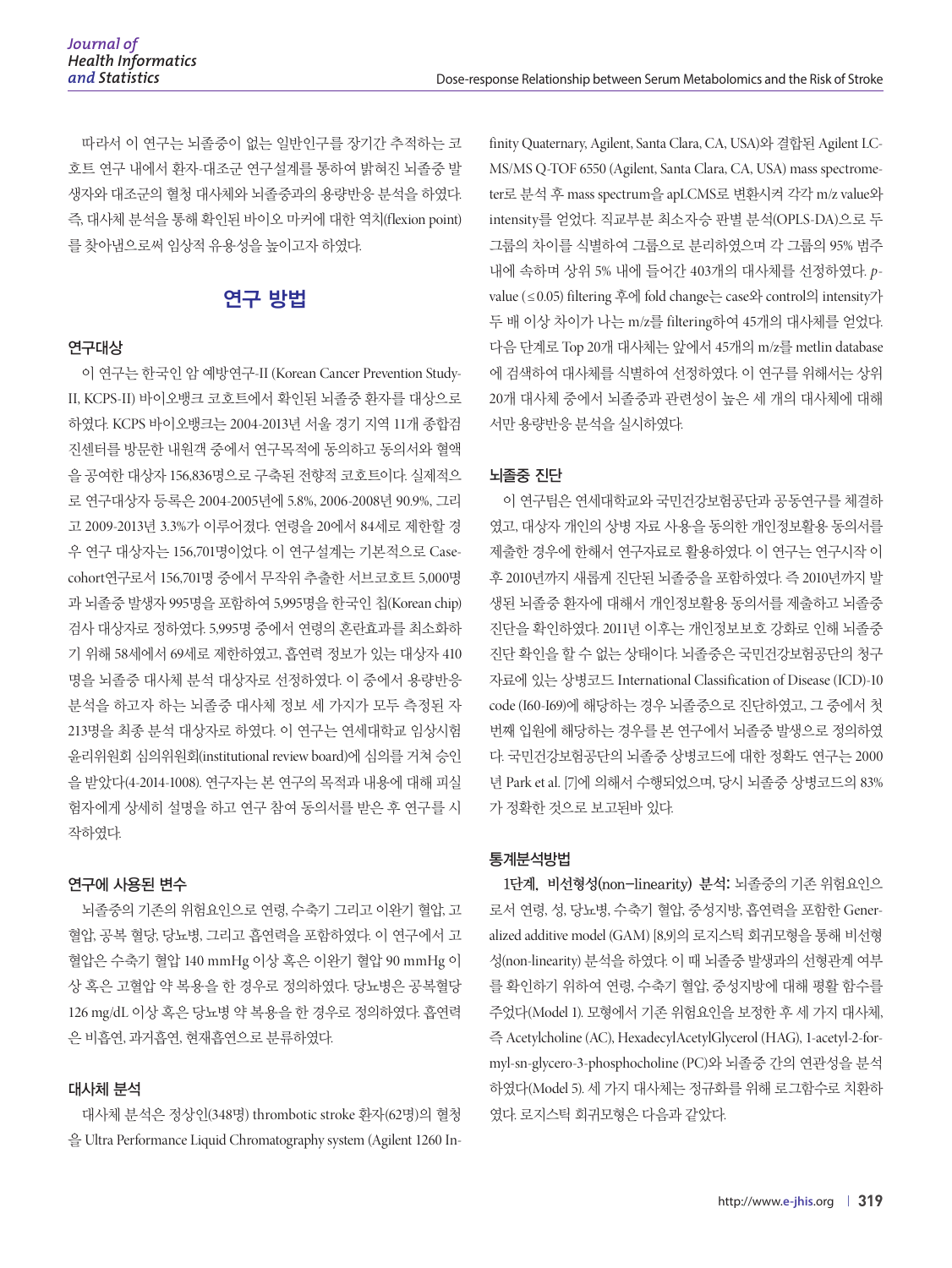logit  $E(Y) = \beta_0 + \beta_1 \times \text{metabolic} + S(x_1) + \cdots + S(x_p)$ 

이때 종속변수 Y는 뇌졸중 발생 여부이고, metabolite는 AC, HAG, PC 중 1개씩 모델에 포함했으며, S(*xi* ) (*i*=1,2,…,*p*)는 공변량들(연령, 수 축기 혈압, 중성지방)의 평활함수이며, penalized spline이 평활함수로 사용되었다[10]. 나머지 공변량들(성, 당뇨병, 흡연력)에 대해서도 추가 로 보정을 해주었다. 준모수적 모형인 GAM 을 통해 Akaike's Information Criterion (AIC) [11]을 최소로 하는 평활모수(estimated degrees of freedom, EDF)를 추정하였다. 위의 모형에서 대사체 수준에 따른 뇌졸 중 발생 관계의 비선형성 여부를 확인하기 위해 대사체 변수에 평활함 수를 사용하여 분석하였다. 이 연구에서 사용된 모수적 공변량과 평 활함수를 사용한 비모수적 공변량은 다음과 같았다.

# logit  $E(Y) = \beta_0 + \beta_1 \times \text{SEX} + \beta_2 \times \text{TDM} + \beta_3 \times \text{EXSMOK} + \beta_4 \times \text{CUSMOK} + S$ ( AGE)+S(SBP)+S(TG)+S(log(AC))+S(log(HAG))+S(log(PC))

이때 종속변수 *Y*는 뇌졸중 발생 여부이고, Type2 diabetes mellitus (TDM)는 제2형 당뇨병, Ex-smoker (EXSMOK)는 이전 흡연자, Current-smoker (CUSMOK) 현재 흡연자, AGE는 연령, Systolic blood pressure (SBP)는 수축기 혈압을 뜻하며, 세 개의 metabolite AC, HAG, PC 와 뇌졸중 발생과의 비선형 관계는 평활함수 (S(log(AC), S(log(HAG), S(log(PC))를 사용한 그래프를 통해 확인할 수 있다. 이 단계의 통계분 석은 R 프로그램(v3.2.1) (R development Core Team, https://cran.r-project.org/)의 mgcv package의 *gam* 함수를 통해 이루어졌다.

2단계, 변곡점 전후 기울기 분석: 일반선형 회귀모형(generalized linear model, GLM)을 통해서 변곡점을 찾고 그 전후의 기울기 방향과 크기를 확인하였다. 1단계 비선형성 분석에서 의미 있었던 변수만을 포함하였다. 특히 1단계에서 유의한 비선형성을 보인 보정 변수들은 natural cubic spline (ns)을 통해 각각의 매듭(knot) 수를 지정하여 그 방향성과 크기를 분석하였다.

역치 효과(threshold effect)를 확인하기 위해 GLM의 로지스틱 회귀 모형을 사용하였다. 보정 변수의 비선형성은 ns를 이용하였다.

logit  $E(Y) = \beta_0 + \beta_1 \times$  metabolite+ $\beta_2 \times$ (metabolite-e)<sub>+</sub>+ns( $x_1$ )+…+ns( $x_p$ ),  $(x-\xi)$  = max $\{x-\xi, 0\}$ 

여기서, *Y*는 뇌졸중 발생 여부이고, metabolite는 세 개의 로그 변환 한 대사체 log(AC), log(HAG), log(PC) 중 하나를 노출변수로 지정하고 , ns(*x*i)는 노출변수를 제외한 나머지 두 로그 변환 대사체들과 연령변 수에 취했으며, ξ는 역치값이다. 이는 다시 말해 역치값 (ξ) 전후로 기울 기가 각각 다음과 같음을 의미한다.

logit  $E(Y) = \beta_0 + \beta_1 \times$  metabolite+ns( $x_1$ )+…+ns( $x_p$ ), metabolite  $\leq \xi$ logit  $E(Y) = \beta_0 - \beta_2 \xi + (\beta_1 + \beta_2) \times \text{metabolic} + \text{ns}(x_1) + \cdots + \text{ns}(x_p),$ metabolite >ξ

즉, 이 두 직선들은 역치값 (ξ)에서 만나게 된다. 지정된 범위 내에서 탐색단위마다 격자탐색을 하여 편차를 최소로 하는 모형의 역치점 (optimum- threshold)을 찾아준다. 이 단계의 통계분석은 R 프로그램 의 HEAT package의 *threspt* 함수[12]를 통해 이루어졌다. 최적 역치 탐 색 분석은 EDF가 2 이상인 대사체에 대해서만 하였다.

# 연구 결과

### 연구대상의 일반적 특성

이 연구에서 뇌졸중 발생자는 42명이고 대조군은 171명이었다. 뇌 졸중 발생자 중에서 허혈성 뇌졸중 환자는 18명, 출혈성 뇌졸중은 7명 이었다. 연구대상자의 평균 연령은 62세(표준 편차 3.2세)이었고 (남자 61.9세, 여자 62.2세), 연령범위는 58세에서 69세이었다. 수축기 혈압은 뇌졸중에서 정상대조군 보다 평균 2.8 mmg 높았으나 이완기 혈압은 두 군이 비슷하였다(Table 1).

#### **Table 1.** General characteristics of study participants\*

| Variables                     | <b>Stroke</b><br>$(n=42)$ | Healthy control<br>$(n=171)$<br>Mean (SD), % |  |  |
|-------------------------------|---------------------------|----------------------------------------------|--|--|
|                               | Mean (SD), %              |                                              |  |  |
| Age (y)                       | 63.4(3.3)                 | 61.7(3.1)                                    |  |  |
| Systolic BP (mmHg)            | 128.6 (15.0)              | 125.8 (16.2)                                 |  |  |
| Diastolic BP (mmHg)           | 76.6 (8.9)                | 76.4 (11.8)                                  |  |  |
| Total cholesterol (mg/dL)     | 198.2 (36.8)              | 203.7 (37.4)                                 |  |  |
| HDL cholesterol (mg/dL)       | 54.1 (13.3)               | 52.4 (12.5)                                  |  |  |
| Triglyceride (mg/dL)          | 148.0 (88.4)              | 139.0 (76.3)                                 |  |  |
| Fasting serum glucose (mg/dL) | 99.4 (26.5)               | 98.2 (20.0)                                  |  |  |
| Sex (female)                  | 50.0                      | 36.3                                         |  |  |
| <b>Diabetes</b>               | 26.2                      | 24.0                                         |  |  |
| Smoker                        |                           |                                              |  |  |
| Past                          | 9.5                       | 23.4                                         |  |  |
| Current                       | 19.1                      | 12.3                                         |  |  |
| Metabolite                    |                           |                                              |  |  |
| log(AC)                       | 9.2(0.6)                  | 9.5(0.5)                                     |  |  |
| log(HAG)                      | 8.8(1.1)                  | 9.8(1.1)                                     |  |  |
| log(PC)                       | 9.7(0.9)                  | 8.9(0.7)                                     |  |  |

SD, standard deviance; BP, blood pressure; HDL, high-density lipoprotein; AC, acetylcholine; HAG, HexadecylAcetylGlycerol; PC, 1-acetyl-2-formyl-snglycero-3-phosphocholine.

\*Data are expressed as mean (SD) unless otherwise indicated.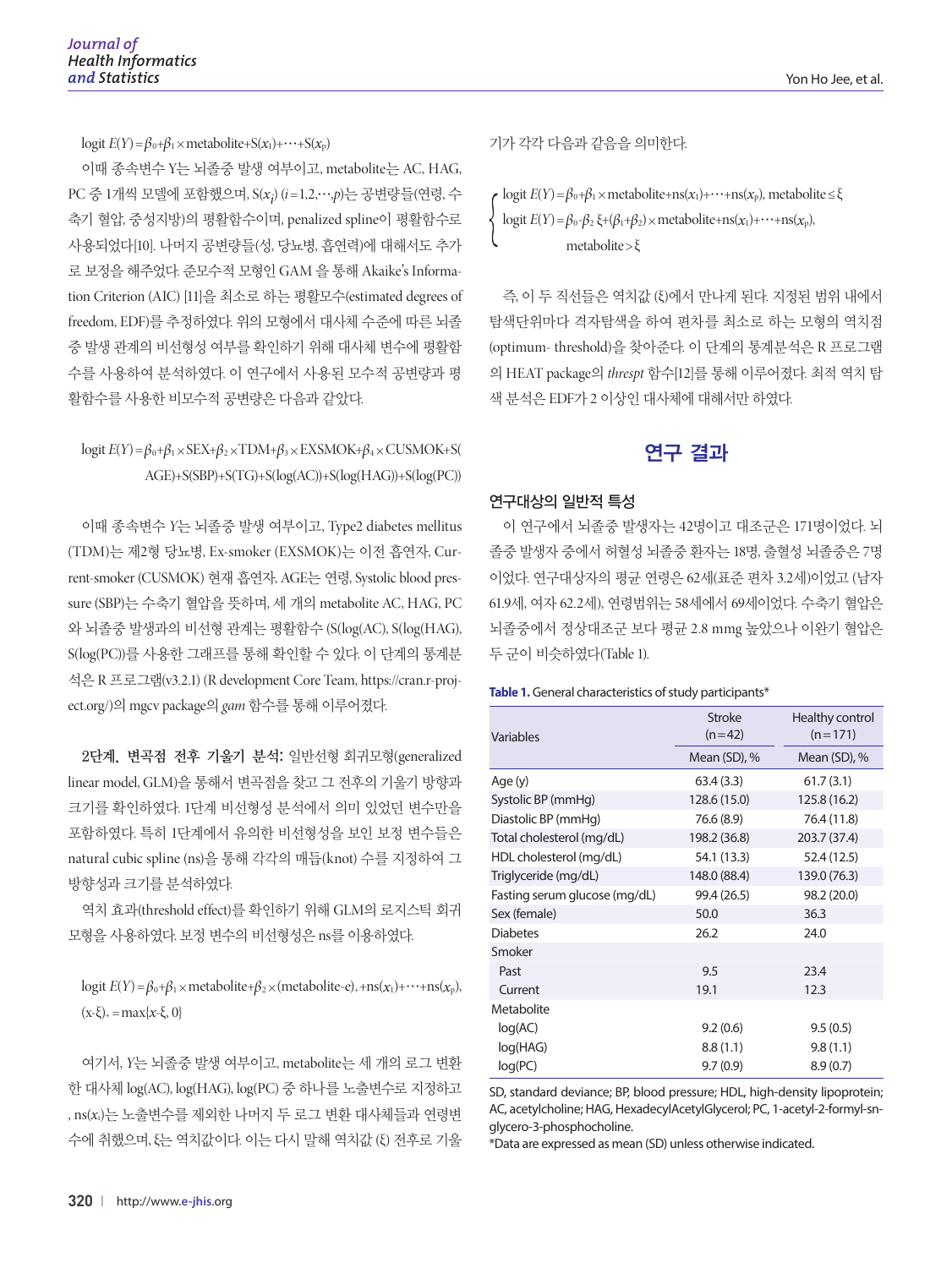| Smooth terms            | Model 1    |                 | Model 2    |            | Model 3    |                 | Model 4    |                 | Model 5    |            |
|-------------------------|------------|-----------------|------------|------------|------------|-----------------|------------|-----------------|------------|------------|
|                         | <b>EDF</b> | $p$ -value      | <b>EDF</b> | $p$ -value | <b>EDF</b> | $p$ -value      | <b>EDF</b> | $p$ -value      | <b>EDF</b> | $p$ -value |
| s(log(AC))              |            |                 | 1.00       | 0.001      |            |                 |            |                 | 1.00       | 0.007      |
| s(log(HAG))             |            |                 |            |            | 1.53       | 2.13E-05        |            |                 | 1.00       | 0.001      |
| s(log(PC))              |            |                 |            |            |            |                 | 2.28       | 6.11E-06        | 3.23       | < 0.000    |
| s(AGE)                  | 1.00       | 0.005           | 1.00       | 0.009      | 2.35       | 0.044           | 1.00       | 0.001           | 1.00       | 0.003      |
| s(SBP)                  | .39        | 0.678           | 1.00       | 0.438      | 5.86       | 0.405           | 1.73       | 0.544           | 1.00       | 0.491      |
| s(TG)                   | 3.70       | 0.356           | 3.79       | 0.368      | 4.42       | 0.301           | 3.88       | 0.139           | 8.29       | 0.056      |
| Parametric coefficients | Estimate   | <i>p</i> -value | Estimate   | $p$ -value | Estimate   | <i>p</i> -value | Estimate   | <i>p</i> -value | Estimate   | $p$ -value |
| Intercept               | $-1.82$    | < .0001         | $-1.93$    | 2.83E-06   | $-2.28$    | 2.51E-06        | $-2.41$    | 1.82E-06        | $-3.03$    | < 0.000    |
| Sex (female)            | 0.62       | 0.162           | 0.64       | 0.167      | 0.81       | 0.122           | 0.86       | 0.101           | 0.86       | 0.187      |
| <b>Diabetes</b>         | 0.06       | 0.898           | 0.01       | 0.988      | 0.03       | 0.948           | 0.41       | 0.428           | 0.58       | 0.361      |
| Past smoker             | $-0.63$    | 0.322           | $-0.53$    | 0.420      | $-0.87$    | 0.230           | $-0.57$    | 0.439           | $-1.12$    | 0.222      |
| Current smoker          | 0.72       | 0.203           | 0.57       | 0.327      | 0.86       | 0.196           | 0.54       | 0.462           | 0.06       | 0.946      |
| Adjusted $R^2$          | 0.06       |                 | 0.12       |            | 0.23       |                 | 0.29       |                 | 0.50       |            |

**Table 2.** General additive model comparison before and after adding three metabolites

Model 1: Conventional risk factors (age, sex, systolic blood pressure, type 2 diabetes, triglyceride, and smoking status.); Model 2: Model 1+log(AC); Model 3: Model 1+log(HAG); Model 4: Model 1+log(PC); Model 5: Model 1+log(AC)+log(HAG)+log(PC); s( ): penalized smoothing term.

AC, Acetylcholine; HAG, HexadecylAcetylGlycerol; PC, PC2010U; SBP, systolic blood pressure; TG, triglyceride; EDF, estimated degrees of freedom.



Figure 1. Association of three metabolites with the risk of stroke incidence after controlling for age, sex, diabetes, systolic blood pressure, and triglyceride. (A) AC, Acetylcholine; (B) HAG, HexadecylAcetylGlycerol; (C) PC, 1-acetyl-2-formyl-sn-glycero-3-phosphocholine.

#### 1단계 GAM을 이용한 비선형분석

Table 2의 Model 1과 같이 기존 위험요인 중에서는 연령만이 유의하 였으며 선형적 관련성을 보였다. 수축기 혈압이나 중성지방은 EDF가 각각 1.4과 3.7로 변곡점 존재의 가능성을 보였지만 통계적으로 유의하 지 않았다. 세 가지 대사체를 추가한 결과 연령과 log(AC)와 log (HAG) 는 EDF가 1로 변곡점을 보이지 않았고, log(PC)에서는 3.2의 EDF를 보 였다(model 5). 수정된 결정계수 (adjusted-R²)는 기존 위험요인만을 넣 은 모형은 0.06이었고(model 1) 대사체를 추가한 모형은 0.50으로 (model 5) 설명력이 크게 증가하였다.

Figure 1은 세 대사체의 뇌졸중 발생과의 관계를 보였다. 이 그림으

로부터 log(AC)와 log(HAG)는 뇌졸중 발생과 음의 선형관계를 보이는 반면 log(PC) 에서는 양의 비선형 관계를 알 수 있다(Figure 1C). 또한 log(PC) 는 8에서 10구간에 변곡점이 있는 것으로 보였다.

#### 2단계 GLM을 이용한 변곡점 및 전후 기울기 분석

1단계에서 세 가지 대사체의 뇌졸중 여부와의 관계에 대한 비선형 성을 파악하였다. 2단계에서는 뇌졸중 발생에 있어서 대사체 log(PC) 의 역치 전후 (< threshold와 ≥threshold) 기울기를 추정하였다. Table 3 과 Figure 2에서와 같이 log(PC)의 구간을 8에서 12로 할 경우 Optimum threshold가 8.8로 나왔으며, intensity score 8.8 이후의 기울기는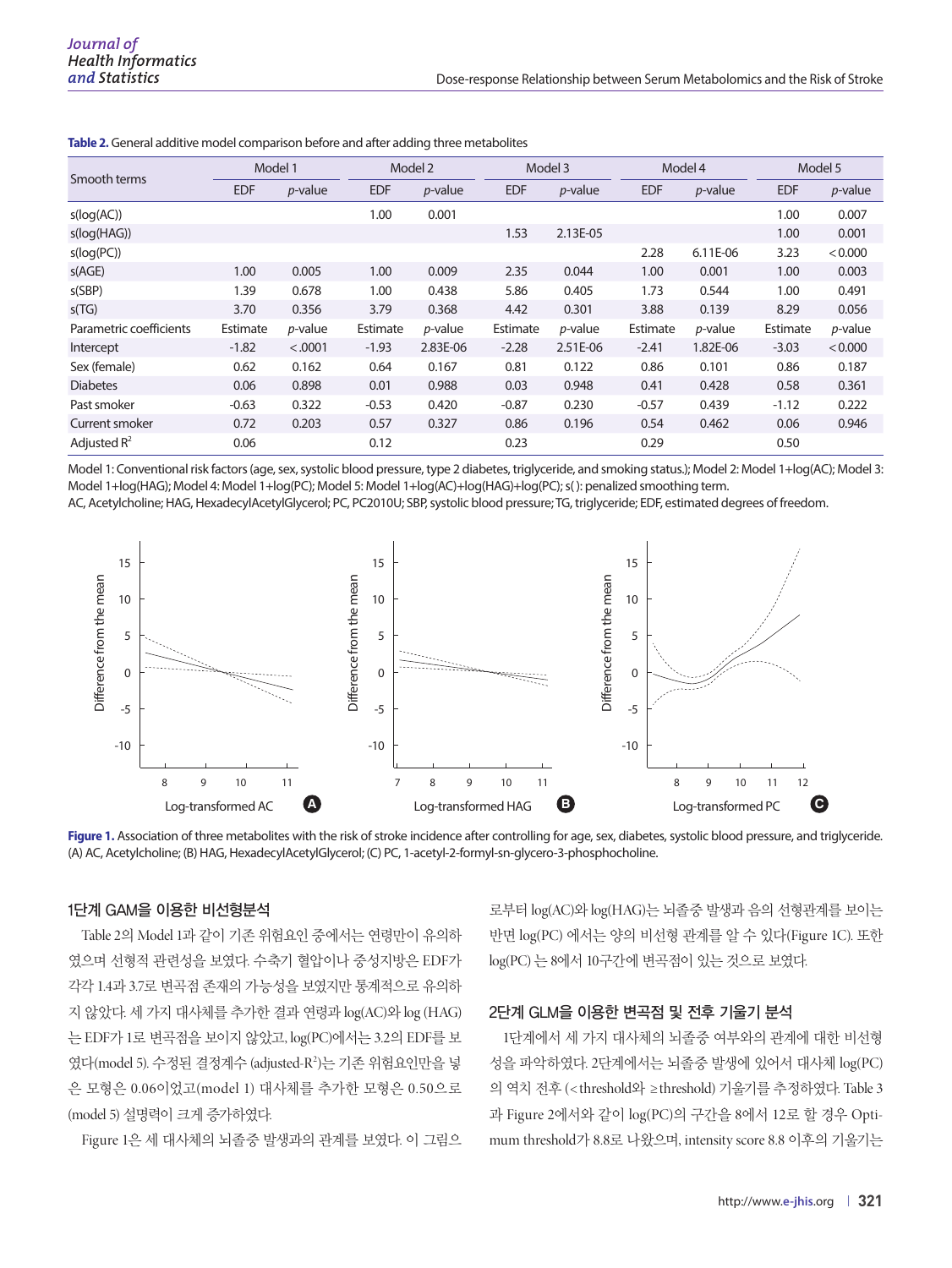**Table 3.** The association between log-transformed PC and stroke incidence  $<$  or  $\ge$  optimum threshold level (8.8 in log-transformed PC)<sup>1</sup>

|                                                                                       | Estimate | SE   | <i>p</i> -value |
|---------------------------------------------------------------------------------------|----------|------|-----------------|
| Intercept                                                                             | 6.21     | 7.92 | 0.433           |
| <threshold< td=""><td><math>-0.78</math></td><td>0.92</td><td>0.397</td></threshold<> | $-0.78$  | 0.92 | 0.397           |
| $\geq$ Threshold                                                                      | 2.45     | 0.56 | < 0.000         |
| Sex (female) <sup>2</sup>                                                             | 0.99     | 0.46 | 0.031           |

PC, 1-acetyl-2-formyl-sn-glycero-3-phosphocholine; SE, standard error. <sup>1</sup>Optimum threshold was estimated between 8 and 12 in log-transformed PC.

2 Reference of sex was male.

#### 2.4512로 유의하였다(Table 3).

Figure 2는 다른 공변량들을 평균치로 채우고 log(PC) 변수만을 원 자료로 사용했을 때 log(PC)에 대한 뇌졸중 발생 추정치 그림이다. 즉 다른 위험요인들이 평균치일 때 Figure 1C와 마찬가지로 log(PC)의 intensity score 8.8 이후로 뇌졸중 발생이 급증함을 보여주고 있다.

# 고 찰

이 연구는 전향적 코호트 연구에서 확인된 뇌졸중 환자 42명과 코 호트 내 sub-cohort에서 무작위로 뽑은 대조군 171명에서 선정된 뇌졸 중 대사체에 대해서 비선형모형을 통하여 용량반응 분석을 실시하였 다. 분석에 포함한 세 가지 대사체 AC, HAG, PC 중에서 PC에서 의미 있는 변곡점을 확인할 수 있었다.

이 연구는 대사체 PC와 뇌졸중 발생과의 관계에서 변곡점의 존재 가능성을 제시하고 있다. 연구에 사용된 다른 두 대사체인 AC와 HAG 는 변곡점 없는 선형관계를 보였다. PC의 변곡점 이후 PC가 두 배 증 가하면 뇌졸중 발생이 44.7% [(22.4512-1)×100] 증가하였다. 반면 선형적 인 모형에서는 PC, HAG, AC 모두 유의한 선형을 보였다.

용량반응 분석을 통한 변곡점 확인에 대한 이전 연구 사례를 보면 특정 변수와 사망과의 용량반응관계가 거의 선형에 가깝고 변곡점이 나타나지 않은 연구들도 있었다[13,14]. 따라서 잠재적 변곡점 존재 여 부는 조심스럽게 해석되어야 한다[15].

대사체와 관련한 이전 연구는 acrylamide에 의해 형성된 hemoglobin cysteine adduct level과 그 epoxide 대사체 glycidamide의 관계를 선 형모형과 비선형 모형에 적합성을 각각 비교하였다[16]. 또한 의사결정 나무 귀납법 (decision tree induction)에 근거한 방법을 이용해 대사체 NADPH2의 역치를 찾은 연구도 있다[17]. Floter 등은 대사체 농도의 유의미한 역치를 밝힘으로써 대사체가 특정 반응을 나타내는 안정된 상태를 찾아내는 것이 대사체 역동성이나 역학을 이해하는 데 중요한 단계라고 주장했다.



**Figure 2.** Association between log-transformed 1-acetyl-2-formyl-snglycero-3-phosphocholine metabolite and the risk of stroke incidence.

이 연구에서 분석한 세 가지 대사체의 변곡점이 실제 뇌졸중 진단 이나 예방관리에 효율적으로 사용될 수 있는지는 추후 연구를 통해서 확인되어야 할 부분이다. 그렇지만 문헌에 근거하여 이번 연구에 포함 한 세 가지 물질 AC, HAG, PC와 뇌졸중 발생과의 관련 기전을 정리하 면 다음과 같았다. AC는 혈관벽에 작용하여 동맥경화를 유발함으로 써 뇌졸중을 일으키고[18,19], PC는 platelet activating factor (PAF)의 한 종류로 작용하여 혈전 생성을 유발함으로써 뇌졸중을 일으키는 것으 로 보고된 바 있다[18].

HAG 또한 1-o-hexadecyl-2-acetyl-sn-glycerol-3-phosphorylcholine이 라는 PAF의 전구체로 사용되면서 혈전생성을 유발하여 뇌졸중을 일 으키는 것으로 보고된 바 있다[19]. 그렇지만 이러한 대사체들이 실제 로 인구집단에서 뇌졸중을 조기 진단하는 바이오마커로 활용이 된 바는 없는 것으로 사료되며, 뇌졸중 진단에 활용되기까지는 여전히 많 은 연구가 필요하다고 본다.

이 연구의 장점은 연구설계가 전향적 연구라는 점이다. 즉, 대사체에 사용된 혈청은 뇌졸중 발생 약 7년 이전에 이미 확보하여 -70도 이하 냉동 보관한 상태로 유지를 하였고, 이후 뇌졸중 발생 이후에 시료를 분석하였으므로 인과관계에서 중요한 범주 중에 하나인 시간적 전후 관계를 만족하고 있다는 점이다[20].

그렇지만 몇 가지 연구의 제한점이 있다. 연구에 사용된 뇌졸중은 국민건강보험공단의 청구자료에 있는 상병코드만을 사용하였다. 비록 일부 표본을 통해 정확도가 83%로 보고된 바 있지만 연구의 제한점으 로 남아 있다[7]. 연구에 포함된 뇌졸중은 42명이었고, 이 중 허혈성 뇌 졸중 18명, 그리고 출혈성 뇌졸중이 7명이었다. 대사체와 뇌졸중과의 관련성은 뇌졸중 세부 형태에 따라 다를 수 있지만 표본크기의 제한으